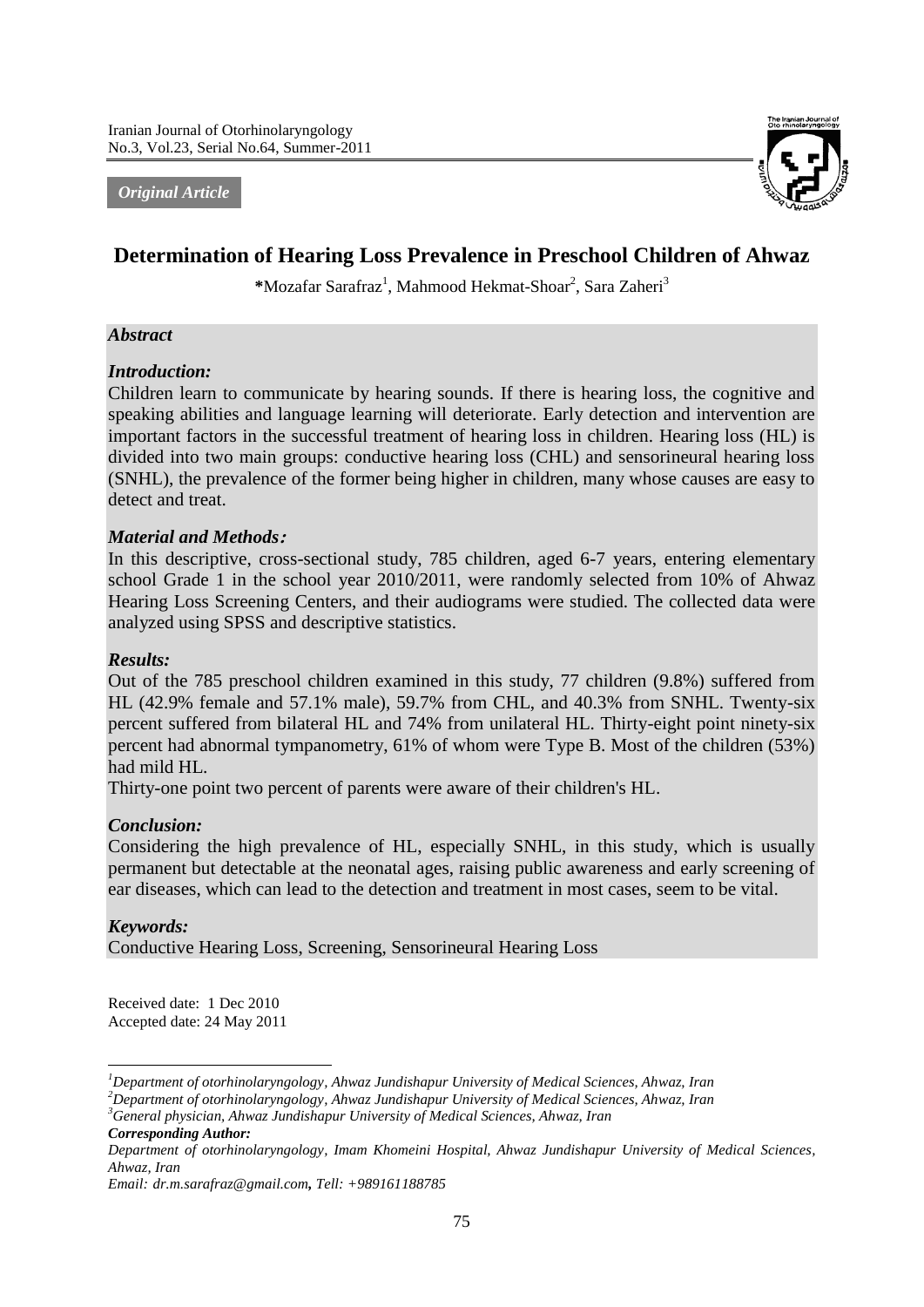# *Introduction*

Most children hear and listen from birth. They learn to talk by imitating the sounds around them and the voices of their parents and caregivers. But about 2 or 3 out of every 1,000 children (in the United States) are born deaf or hard-of-hearing. More lose their hearing later during childhood. (1-3).

The most important time for a child to be exposed to and learn language is in the first 3 years of life. Research suggests that those who have hearing impairment and get early intervention have better language skills than those who do not (1). The average age of the detection of congenital hearing loss is reported to be between 16 and 18 months (2). The detection of congenital hearing impairment in the first few months of life is of vital importance in rehabilitation and the earlier commencement of speech therapy. Fortunately, only a few cases of hearing loss cannot be helped with the help of modern technology, and the most effective treatment is early intervention (3).

The normal hearing level is between 10 and 25 dB. Hearing loss of 25-45 dB is considered mild, of 45-65 dB moderate, of 65-85 dB severe, and of over 85 dB profound (3). Children with mild to moderate hearing loss may not be detected until school age, when they are identified through either hearing loss screening or their lack of response to sounds in class. The results of research shows that effective rehabilitation measures to improve hearing has resulted in the improvement of children's cognitive ability, language learning, speech and behavior in the later years. Children who are detected earlier have better cognitive, social and language abilities, and besides receiving better treatment, can study in freer and less expensive environments.

## *Materials and Methods*

This was a descriptive, cross-sectional study, and the study population consisted of preschool children who visited 10

screening centers in Ahwaz in accordance with the national project. One of these<br>centers, the Fereshteh Center, was centers, the Fereshteh Center, was randomly selected in a draw, which 785 children visited over five weeks from June 24, 2010 to July, 30, 2010. These children were initially examined with mobile instruments at 500, 1000, 2000, and 4000 Hz, and any impairment at these frequencies was considered suspicious and the cases underwent audiometry. The results of the audiograms, tympanometry and other data were recorded in special questionnaires, and the collected data were analyzed using SPSS and statistic and descriptive methods. The chi-square test was used to examine the possible<br>correlation between the categorized between the categorized variables.

# *Results*

This study was conducted on 785 preschool, 6-7-year-old children, consisting of 341 girls (43.4%) and 441 boys (56.6%). In the initial phase, 89 cases were suspected of hearing loss, 12 of whom were found normal in the later assessments, showing normal audiometry and tympanometry. Finally, 77 cases (9.8%) were found to have hearing loss, consisting of 33 girls (42.9% of the hearing loss group) and 44 boys (57.1% of the hearing loss group). The prevalence and the correlation of hearing loss and its being uni- /bilateral are shown in Table 1. According to tympanometric examinations, 47 cases (61%) had Type a tympanometry (Table 2).

The examination of birth weight in children with hearing loss showed that 51 children (66.2%) had had a weight of over 1500 gr, 10 children had unknown birth weights, and 16 children (20.7%) had had a weight of under 1500 gr, which showed no significant correlation between birth weight and different types of hearing loss  $(P=0.47)$ .

The prevalence of hearing loss and its correlation with parents' awareness are shown in Table 3. Overall, 31.2% of parents were aware of their children's hearing loss.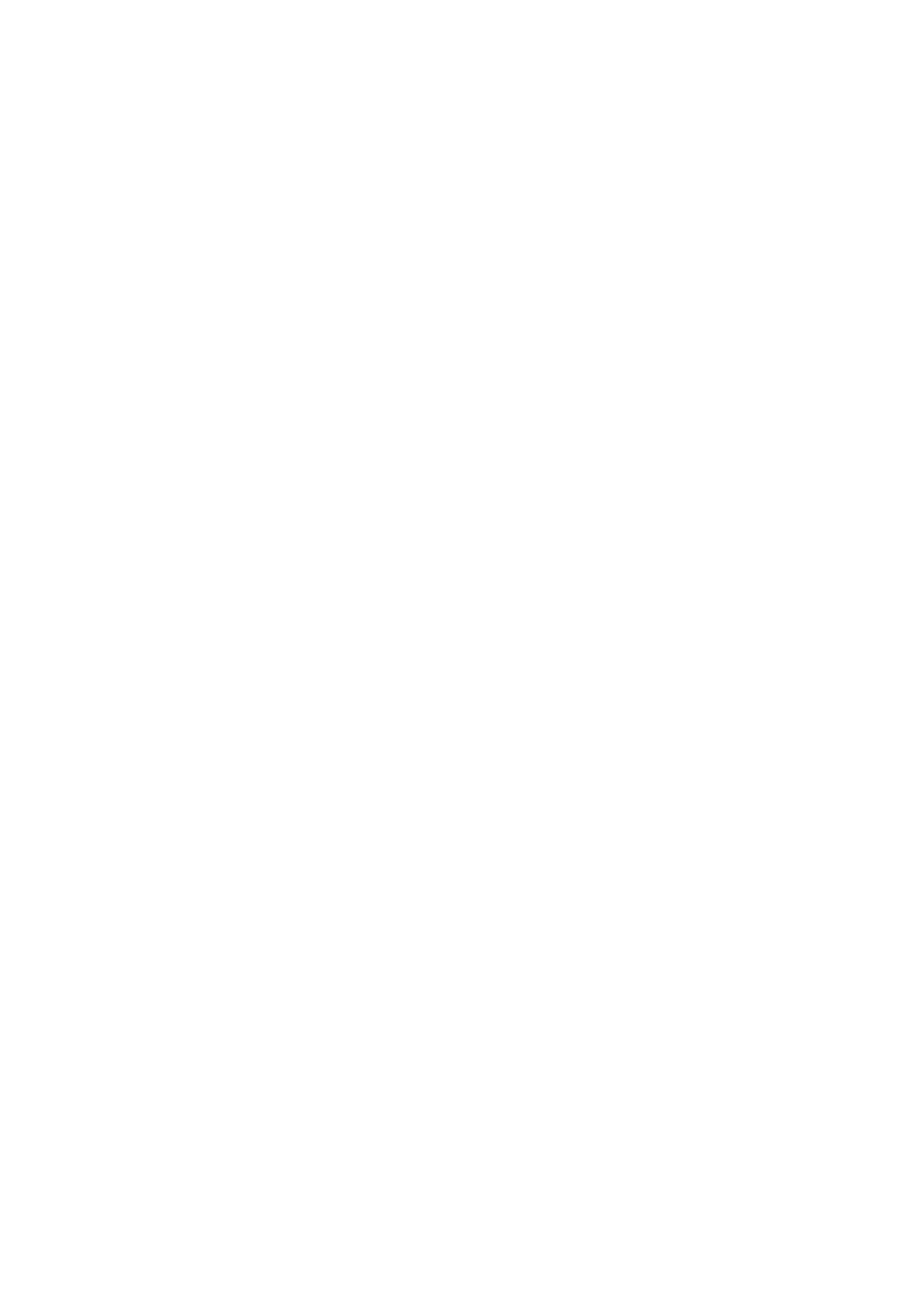| <b>Type of hearing</b><br>loss | Conductive | <b>Sensorineural</b> | <b>Mixed</b> |    | <b>Total</b> |  |  |
|--------------------------------|------------|----------------------|--------------|----|--------------|--|--|
| Unilateral                     | 31         | 26                   | 0            | 57 | 74%          |  |  |
| <b>Bilateral</b>               | 15         | 5                    | 0            | 20 | 26%          |  |  |
| Total                          | 46         | 31                   | 0            | 77 |              |  |  |
|                                | 59.7%      | 40.3%                | 0%           |    |              |  |  |

**Table 1:** The prevalence and the correlation of hearing loss and its being uni-/bilateral in children with hearing loss

**Table 2:** The prevalence of various types of tympanometry in hearing-impaired children

| Type of<br>tympanometry | <b>Number</b> | <b>Percentage</b> |  |  |
|-------------------------|---------------|-------------------|--|--|
| Type An                 | 47            | 61%               |  |  |
| Type As                 | 1             | 1.3%              |  |  |
| Type C1                 | 1             | 1.3%              |  |  |
| Type C <sub>2</sub>     | 1             | 1.3%              |  |  |
| Type B                  | 27            | 35.1%             |  |  |

**Table 3:** The prevalence of hearing loss and its correlation with parents' awareness

| Level of<br>hearing<br>loss | <b>Mild Moderate Severe</b><br><b>Profound</b> |  |     |                  |       |         |                         |      |
|-----------------------------|------------------------------------------------|--|-----|------------------|-------|---------|-------------------------|------|
| Number/<br>Percentage       | 4<br>1                                         |  |     | 53.2\% 25 32.5\% |       | 8 10.4% | $\overline{\mathbf{3}}$ | 3.9% |
| Parents'<br>awareness       | 19.5%                                          |  | 32% |                  | 62.5% |         | 100%                    |      |

## *Discussion*

The prevalence of hearing loss was estimated at 9.8% according to this study; according to studies in Ardabil and Mahabad, the respective prevalence rates were 10.44% and 8.11% (4,5). In other counties, the prevalence of hearing loss in this age group is relatively similar to that found in our study (6-8).

In this study, 33 (42.9%) of the children with hearing loss were girls, and 44 (57.1%) were boys, yet despite the larger

number of boys, there was no significant correlation between hearing loss and sex. However, in a study conducted in Ilam, hearing loss was significantly more common in boys (9). In our study, 46 children (5.9% of the whole study population) had conductive hearing loss (CHL), and 31 (3.9% of the whole study population) had sensorineural hearing loss (SNHL). SNHL rates in the entire population are 0.6% in Zanjan, 1.86% in Ardabil, 4% in Berlin, Germany, and 1.7% in Nigeria (4,10,11,12).

Therefore, SNHL has a higher rate in this study than those found in others, which may be due to the small study population or lack of examination of younger children in this study. The higher prevalence of unilateral hearing loss (74%) in this study corresponds to that found in other studies (9,11,13). In our study, mild hearing loss had a higher prevalence (53.2%), which corresponds to the findings of other studies  $(6,9,13,16).$ 

## *Conclusion*

In view of the high prevalence of sensorineural hearing loss in this study compared with the findings of other studies, and in view of the permanence of SNHL and the higher prevalence of mild hearing loss, which leads to parents' lack of awareness, preventing therapeutic or rehabilitation measures, and hence causing disruptions in children's language learning, social skills, and school performance, and